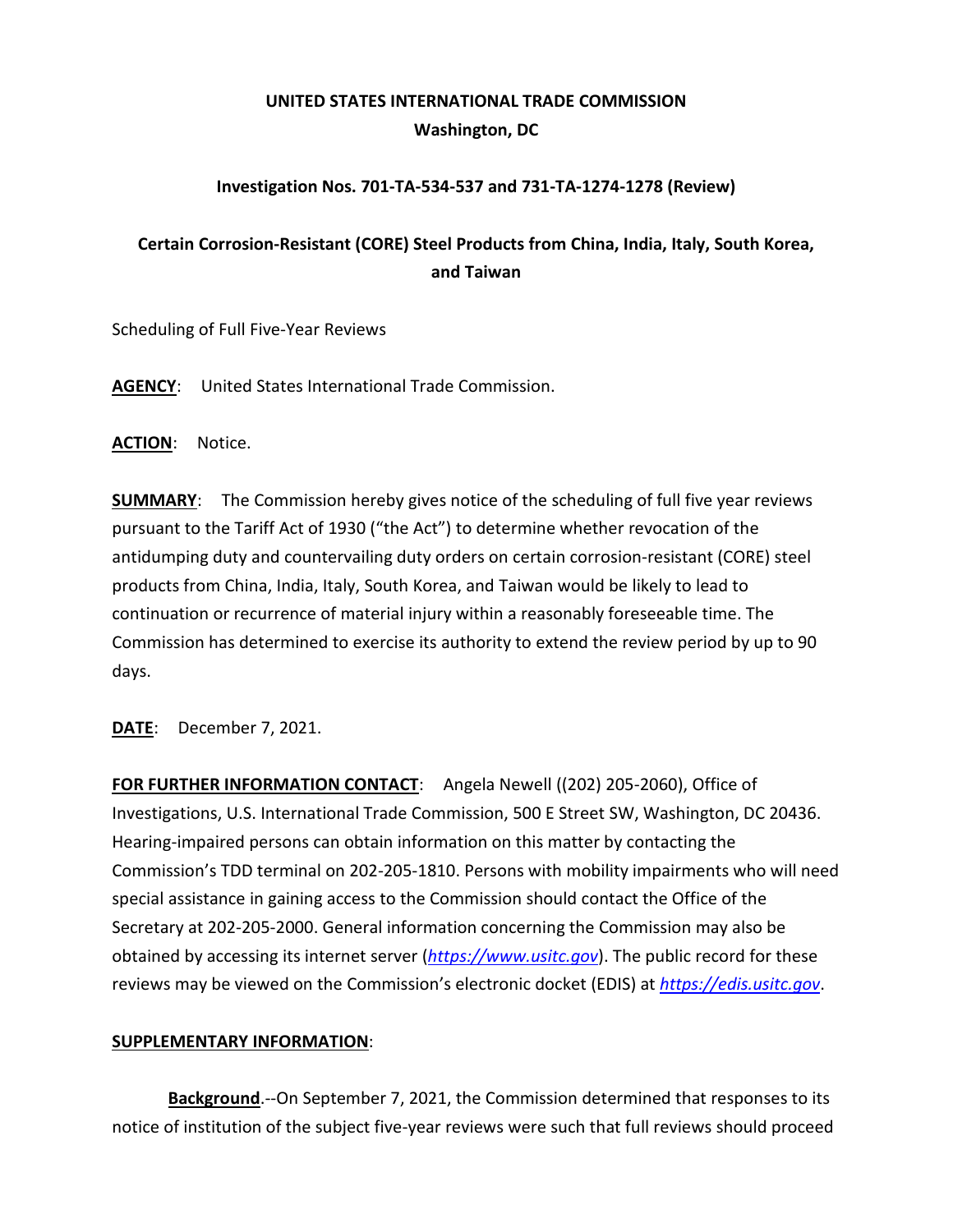(86 FR 69069, December 6, 2021); accordingly, full reviews are being scheduled pursuant to section 751(c)(5) of the Tariff Act of 1930 (19 U.S.C. 1675(c)(5)). A record of the Commissioners' votes, the Commission's statement on adequacy, and any individual Commissioner's statements are available from the Office of the Secretary and at the Commission's website.

**Participation in the reviews and public service list**.--Persons, including industrial users of the subject merchandise and, if the merchandise is sold at the retail level, representative consumer organizations, wishing to participate in these reviews as parties must file an entry of appearance with the Secretary to the Commission, as provided in section 201.11 of the Commission's rules, by 45 days after publication of this notice. A party that filed a notice of appearance following publication of the Commission's notice of institution of the reviews need not file an additional notice of appearance. The Secretary will maintain a public service list containing the names and addresses of all persons, or their representatives, who are parties to the reviews.

For further information concerning the conduct of these reviews and rules of general application, consult the Commission's Rules of Practice and Procedure, part 201, subparts A and B (19 CFR part 201), and part 207, subparts A, D, E, and F (19 CFR part 207).

Please note the Secretary's Office will accept only electronic filings during this time. Filings must be made through the Commission's Electronic Document Information System (EDIS, *[https://edis.usitc.gov](https://edis.usitc.gov/)*.) No in-person paper-based filings or paper copies of any electronic filings will be accepted until further notice.

**Limited disclosure of business proprietary information (BPI) under an administrative protective order (APO) and BPI service list**.--Pursuant to section 207.7(a) of the Commission's rules, the Secretary will make BPI gathered in these reviews available to authorized applicants under the APO issued in the reviews, provided that the application is made by 45 days after publication of this notice. Authorized applicants must represent interested parties, as defined by 19 U.S.C. 1677(9), who are parties to the reviews. A party granted access to BPI following publication of the Commission's notice of institution of the reviews need not reapply for such access. A separate service list will be maintained by the Secretary for those parties authorized to receive BPI under the APO.

**Staff report**.--The prehearing staff report in the reviews will be placed in the nonpublic record on April 27, 2022, and a public version will be issued thereafter, pursuant to section 207.64 of the Commission's rules.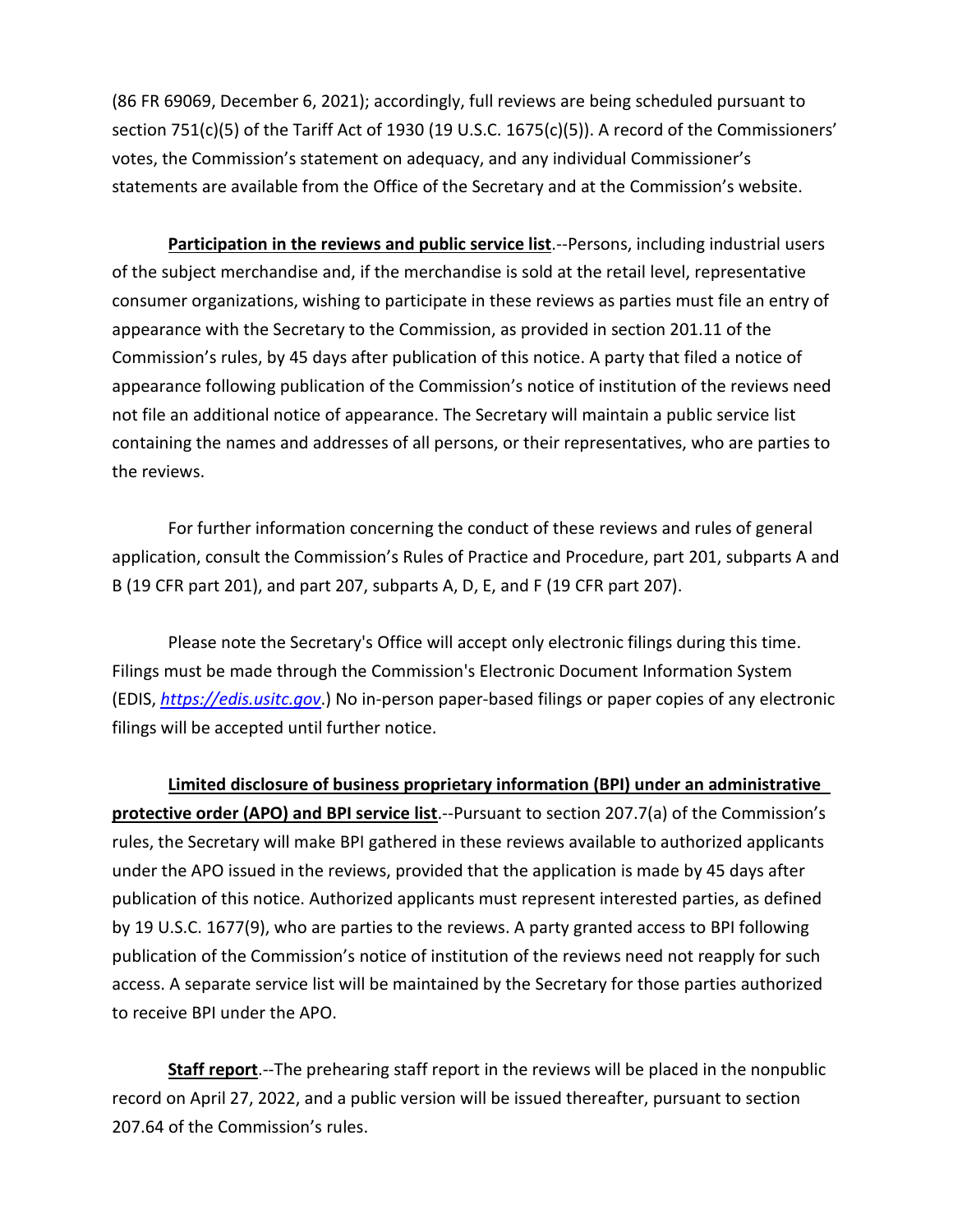**Hearing**.-- The Commission will hold a hearing in connection with the reviews beginning at 9:30 a.m. on May 19, 2022. Information about the place and form of the hearing, including about how to participate in and/or view the hearing, will be posted on the Commission's website at [https://www.usitc.gov/calendarpad/calendar.html.](https://www.usitc.gov/calendarpad/calendar.html) Interested parties should check the Commission's website periodically for updates. Requests to appear at the hearing should be filed in writing with the Secretary to the Commission on or before May 11, 2022. A nonparty who has testimony that may aid the Commission's deliberations may request permission to present a short statement at the hearing. All parties and nonparties desiring to appear at the hearing and make oral presentations should attend a prehearing conference to be held at 9:30 a.m. on May 18, 2022. Oral testimony and written materials to be submitted at the public hearing are governed by sections 201.6(b)(2), 201.13(f), and 207.24 of the Commission's rules. Parties must submit any request to present a portion of their hearing testimony in camera no later than 7 business days prior to the date of the hearing.

**Written submissions**.--Each party to the reviews may submit a prehearing brief to the Commission. Prehearing briefs must conform with the provisions of section 207.65 of the Commission's rules; the deadline for filing is May 6, 2022. Parties may also file written testimony in connection with their presentation at the hearing, as provided in section 207.24 of the Commission's rules, and posthearing briefs, which must conform with the provisions of section 207.67 of the Commission's rules. The deadline for filing posthearing briefs is June 2, 2022. In addition, any person who has not entered an appearance as a party to the reviews may submit a written statement of information pertinent to the subject of the reviews on or before June 2, 2022. On June 28, 2022, the Commission will make available to parties all information on which they have not had an opportunity to comment. Parties may submit final comments on this information on or before July 1, 2022, but such final comments must not contain new factual information and must otherwise comply with section 207.68 of the Commission's rules. All written submissions must conform with the provisions of section 201.8 of the Commission's rules; any submissions that contain BPI must also conform with the requirements of sections 201.6, 207.3, and 207.7 of the Commission's rules. The Commission's *Handbook on Filing Procedures*, available on the Commission's website at

[https://www.usitc.gov/documents/handbook\\_on\\_filing\\_procedures.pdf,](https://www.usitc.gov/documents/handbook_on_filing_procedures.pdf) elaborates upon the Commission's procedures with respect to filings.